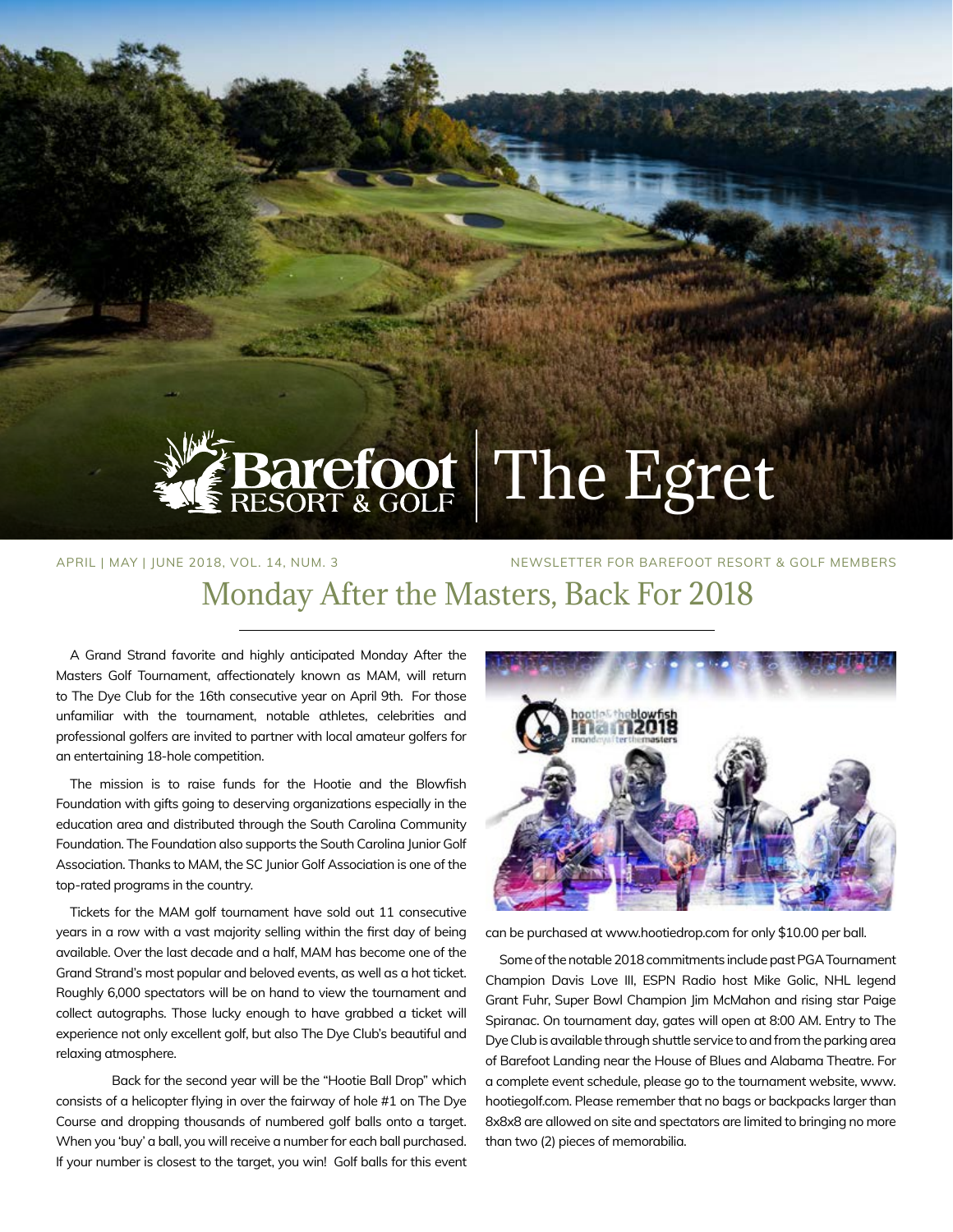## Winter Social Wrap UP

Not even record breaking temperatures could stop the social events from taking place at Barefoot Resort and Golf. Fitting for the weather was our Flannels and Frost Happy Hour where Members were able to break out their cozy combination of flannels and dance moves while DJ Butch kept everyone warm on the dance floor. Members were also able to warm their souls with delicious food and their favorite spirits. Continuing on with the fun festivities of 2018 was our ever popular Fat Thirsty Thursday celebration where Members were able to parade their inner "Louisianan" by wearing decorative masks and beads provided by the Barefoot Resort. Next the masks came off and the competition heated up as our Members were able to show off their competitive side with the Happy Hour of Champions. Throughout the evening DJ Joe put on a fantastic Game



DJ Joe Has Members Showing Off Their Dance Moves

Night themed Happy Hour that included Team Trivia, and Music Miser. The winning team for Team Trivia received 50% off their food while the individual male and female winners from Music Miser received individual gift baskets. Finally as the first quarter of 2018 comes to a close our Members were able to get a "wee" bit crazy

at the St. Paddy's Day Party. Whether it was the corn beef cabbage or the continuous flow of green beer everyone had a little Luck O' the Irish running through their veins. As always, the Membership Department would like to thank you for your continued support and o v e r w h e l m i n g attendance at our Member functions and social events. In looking forward to the second quarter of 2018, we are excited to continue to add more, fresh events to your social schedule. If you would like to attend any of the social events please contact the appropriate department located at the bottom of the event flyers.



Team Trivia Winners



Individual Prize Winners



St. Paddy's Day Happy Hour

# A Message from the Superintendent

We hope everyone played well during the early months of 2018 and is enjoying this great game as we head into the Spring golf season. We are excited about our continued efforts on the reconstruction of many of our greenside bunkers and the continued replacement and repair of our cart paths. We are also pleased to inform our membership that we have purchased several new fairway mowing units as well as two new tractors to assist us in keeping the courses in great shape. You may notice that several of the entry and exit areas on various holes on each course have been re-sodded to aid in the healing of our courses and in preparation for our play here in 2018. Please try to avoid these areas when possible so the proper healing can take place. We are also approaching the time in our Spring season where our courses are making the transition from our Winter grasses to our Spring/Summer grasses. The Winter overseeded Poa Trivialis will be dying out on our greens as the Champion Bermuda is beginning to re-awaken from its winter hibernation. This is a period of adjustment for all of us and we appreciate your understanding as this process works itself out prior to our Summer aerification. Our Summer aerification schedule will be as follows: Fazio - 6/11-6/14, Dye Club- 6/18-6/21, Norman-7/9-7/12 and the Love- 7/23-7/26. Please allow at least 2 weeks for the courses to heal after re-opening. Thank you as always for your patronage of our Barefoot courses and enjoy the Summer.

Kind regards, John Hughes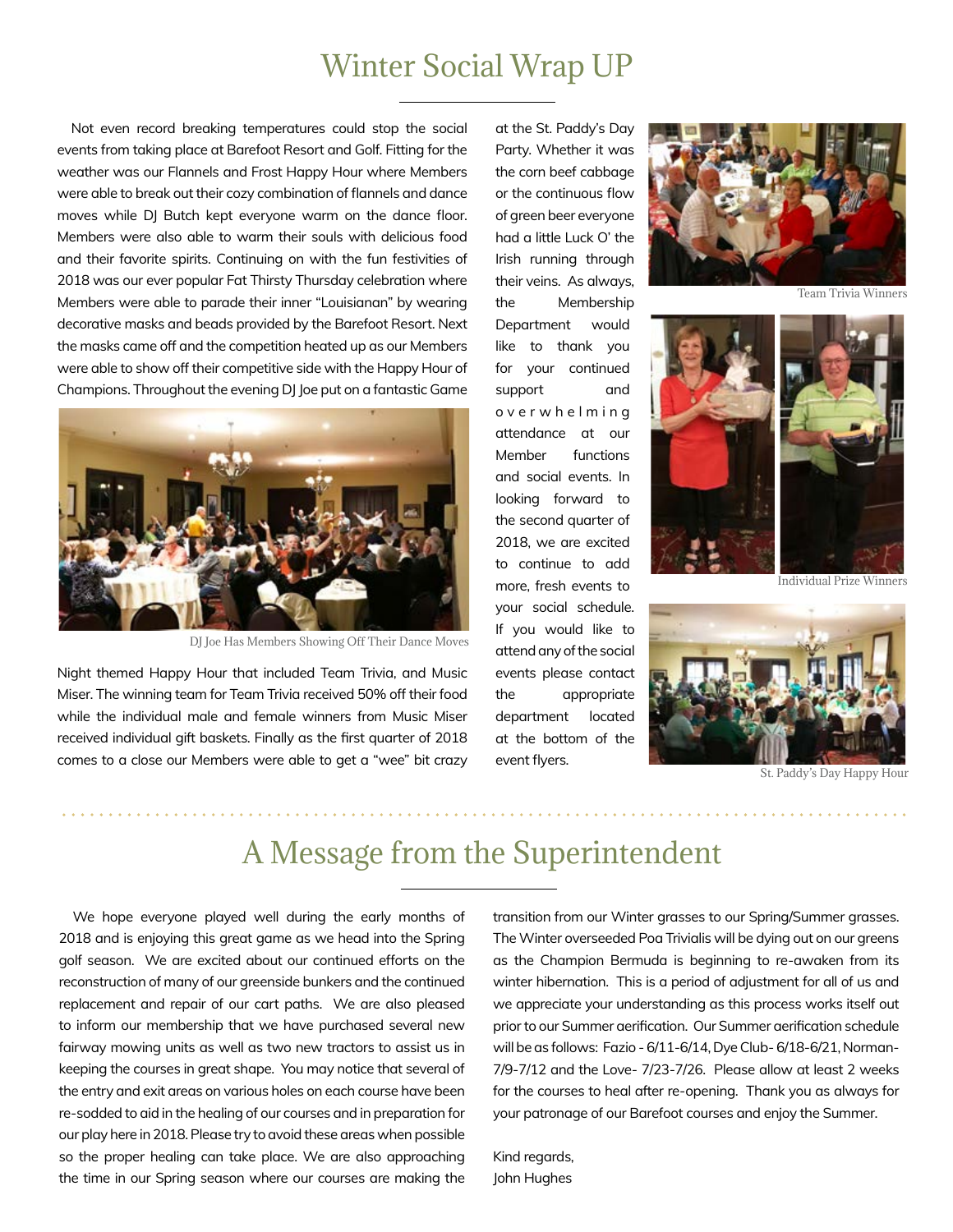#### Member-Guest

The 2018 edition of the Member-Guest tournament has been scheduled for Friday August 31st – Sunday September 2nd. The format will be made up of twoperson teams competing in five 9-hole matches (one in the morning and one in the afternoon). To determine the flight winners, there will be a playoff in the afternoon on the final day. A social gathering is planned for the first evening of the event, August 31st, with a cocktail hour, dinner and awards banquet following golf on the final day September 2nd. Breakfast and lunch will be provided for each day of the tournament. Flight assignments will be made based on 80% of the combined team handicaps. Tee selection for participants is based on individual handicap index. Anyone sixty years or older will be given



2017 Member Guest Winners

the option to move up one tee box. Adjustments will be made for teams competing from different tees. Price is \$500 per team and includes all golf, food and beverage and prizes. All teams who sign up by June 1, 2018 will be entered into a drawing for five (5) complimentary member rounds of golf, a \$150 value.

#### Welcome Yoshio Yamamoto

Alasdair Dyer and the Dyer Golf Academy at the Barefoot Resort & Golf Driving Range would like to introduce the newest member of their Staff, Yoshio Yamamoto. Yoshio has been an elite level player for years and has played in tournaments on tours all over the world including the PGA Tour and the Web.Com tour. He will be teaching at the weekly clinics held every Monday, Wednesday and Friday between 10:00 am –



Yoshio Yamamoto

11:30 am and will also available for private lessons as well. He will be creating a series of club fitting sessions that include instruction and more personal time in understanding what type of club and equipment would suit you as a player. Please keep an eye on Dyer Golf Academy website for dates and availability. If you have any questions please feel free to call 843-702-7306 or email dyergolfacademy@hotmail.com .

#### 2018 Egret Cup

The 2018 Egret Cup will be held on Saturday August 4th and Sunday August 5th. New for the 2018 Egret Cup will be a lottery drawing to determine who will be representing the Resort team. By implementing the lottery format this will ensure all Golf Level Members have an equal opportunity of being selected. Those interested in participating in the 2018 Egret Cup must submit their enrollment information between April 1st and May 15th. After the May 15th deadline, 16 names will be drawn along with 3 alternates. Those names selected will then be contacted.

#### Inaugural Barefoot Member Memorial Golf Tournament

Barefoot Resort & Golf would like to invite our membership to participate in the First Annual Barefoot Member Memorial Golf Tournament. This golf tournament will take place on the Greg Norman course on Monday June 4th and is currently scheduled as a 9:30am shotgun. Please come out and help us memorialize our Barefoot Members that have passed on through a celebration of the game we love. Currently, there are 128 spots available for the tournament. If you would like to sign up or have any questions please call the Barefoot pro shop at (843) 390-3200.